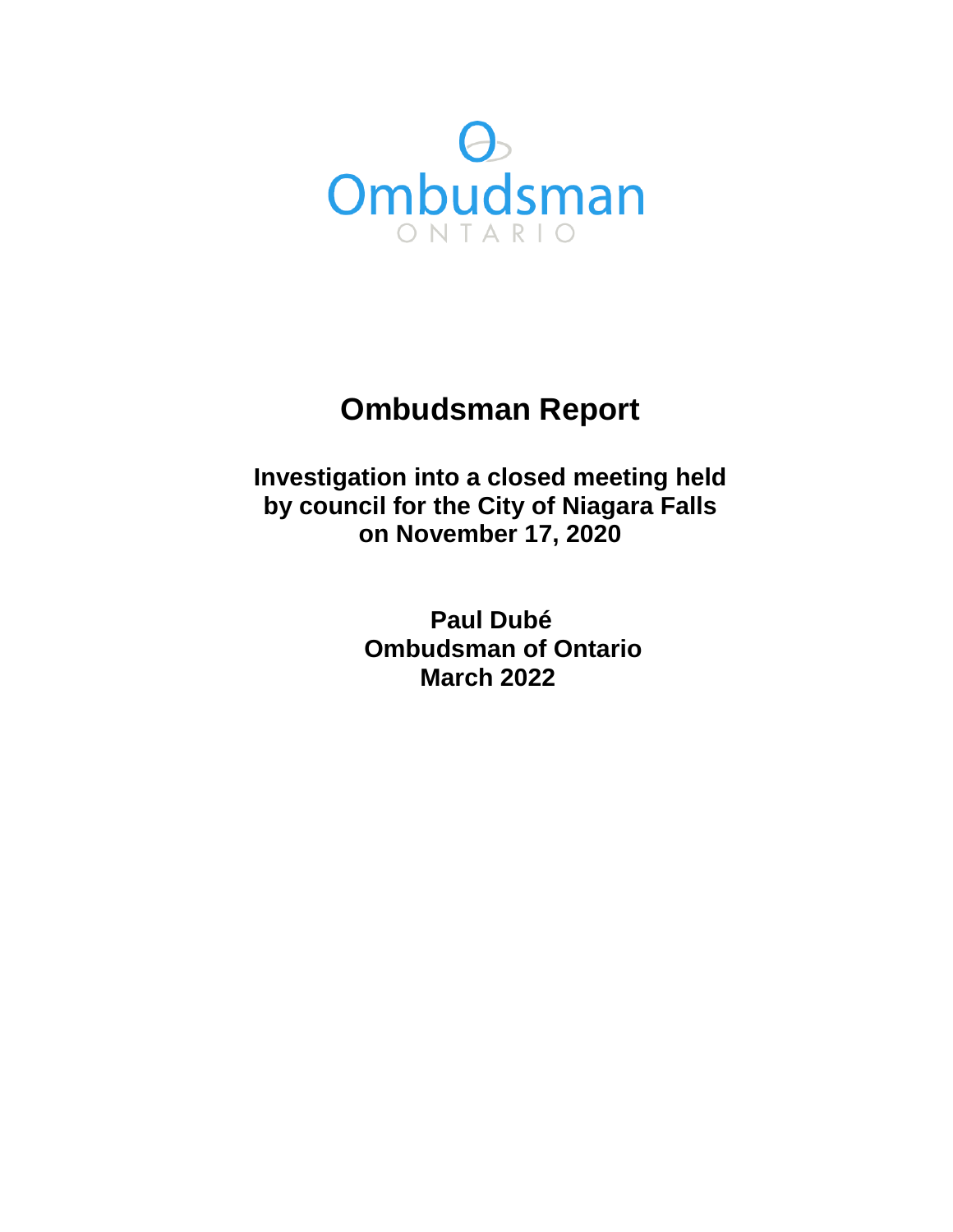# **Complaint**

- **1** My Office received a complaint about a closed meeting held by council for the City of Niagara Falls (the "City") to discuss the process for establishing a Chief Administrative Officer (CAO) recruitment sub-committee (the "sub-committee"). We determined that this discussion took place on November 17, 2020.
- **2** The complaint alleged that council's *in camera* discussion did not fall within any of the prescribed exceptions in the *Municipal Act, 2001* (the "Act").[1](#page-1-0)

## **Ombudsman jurisdiction**

- **3** Under the Act, all meetings of council, local boards, and committees of council must be open to the public, unless they fall within one of the prescribed exceptions.
- **4** As of January 1, 2008, the Act gives anyone the right to request an investigation into whether a municipality or local board has complied with the Act in closing a meeting to the public. The Act designates the Ombudsman as the default investigator for municipalities that have not appointed their own investigator to review complaints about whether the municipality or a local board has complied with the open meeting rules.
- **5** The Ombudsman is the closed meeting investigator for the City of Niagara Falls.
- **6** When investigating closed meeting complaints, we consider whether the open meeting requirements in the Act and the applicable procedure by-law have been observed.
- **7** Our Office has investigated hundreds of closed meetings since 2008. To assist municipal councils, staff, and the public, we have developed an online digest of open meeting cases. This searchable repository was created to provide easy access to the Ombudsman's decisions on, and interpretations of, the open meeting rules. Council members and staff can consult the digest to inform their discussions and decisions on whether certain matters can or should be discussed in closed session, as well as issues related to open meeting procedures. Summaries of the Ombudsman's previous decisions can be found in the digest: [www.ombudsman.on.ca/digest.](http://www.ombudsman.on.ca/digest)

 $\overline{a}$ <sup>1</sup> SO 2001, c 25, s 239(2).

<span id="page-1-0"></span>

*Investigation into a closed meeting held by council for the City of Niagara Falls on November 17, 2020 March 2022*

1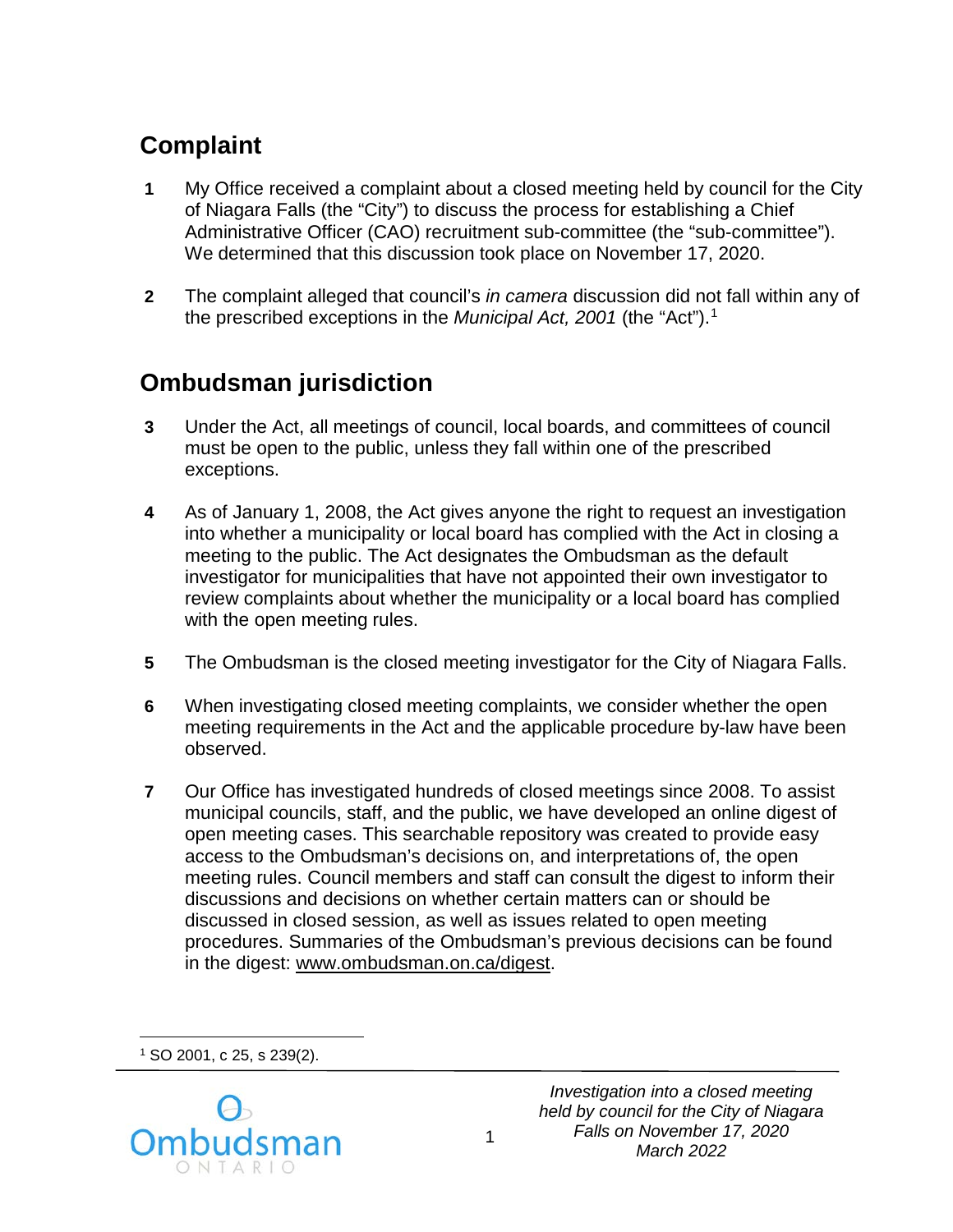## **Investigative process**

- **8** We received a complaint about a closed meeting held by council for the City of Niagara Falls to discuss the process for establishing a CAO recruitment subcommittee.
- **9** We reviewed the City's procedure by-law and relevant portions of the Act. Additionally, we reviewed meeting records, including agendas and minutes from June 2020 to January 2021, and audio recordings of the November 17, 2020 and January 19, 2021 council meetings.
- **10** My Office also reviewed the City's 2021 human resources (HR) report to learn more about when the sub-committee may have been formed and spoke with all nine members of council, the Clerk, and the HR Director.
- **11** Our review determined that the discussion took place on November 17, 2020 and we advised the City of our intent to investigate.
- **12** We received full co-operation in this matter.

#### Procedure by-law

- **13** The City's procedure by-law (No. 2019-04) states that all meetings shall be open to the public except as provided in section 239 of the *Municipal Act, 2001.*
- **14** The by-law also provides that all *in camera* items shall be discussed in a closed meeting prior to the regular council meeting, and that prior to proceeding *in camera*, council shall pass a resolution in open session to convene a closed meeting.
- **15** The by-law requires that the resolution state the general nature of the matter(s) to be considered during the closed meeting, and that council consider only those items contained in the resolution while meeting in closed session.
- **16** The City has adopted the best practice of recording all closed sessions, as well as broadcasting open council meetings live on YouTube, Facebook and on a local TV station. I commend the City for implementing this practice, as the recordings greatly assisted my Office during this investigation.

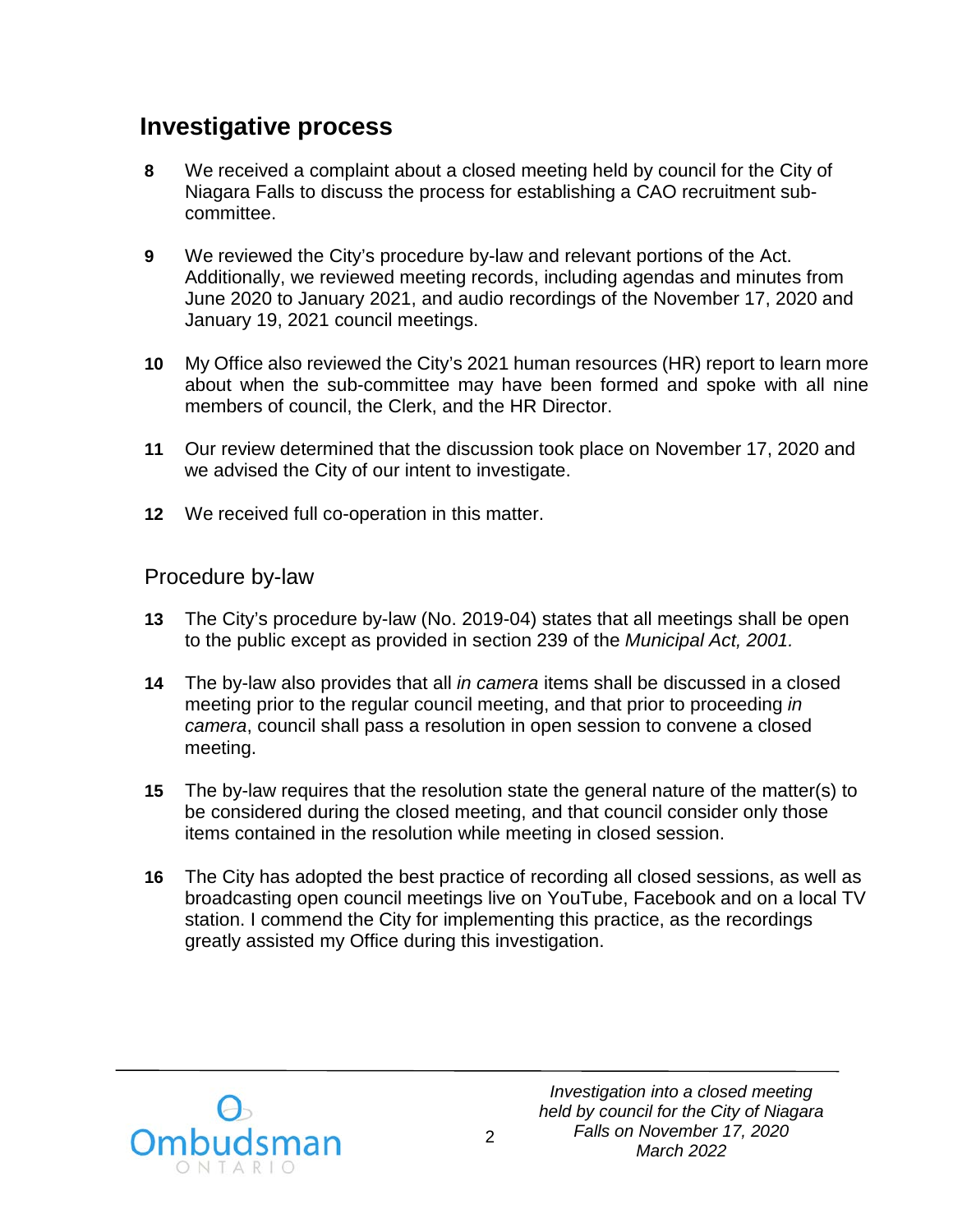### Formation of the CAO recruitment sub-committee

- **17** The purpose of the sub-committee was to advise a retained search firm on the development of desired requirements, qualifications and competencies for the CAO position; review position advertisements and postings; assess applicant resumes; and develop a candidate short list, to be recommended to council as a whole.
- **18** Sub-committee members were announced at the open meeting of council on January 19, 2021. As captured by the video recording for that meeting, two members of council indicated they were unaware of the requirement to express an interest in serving as a member of the sub-committee prior to the meeting. In response, the Mayor indicated that the sub-committee had already been discussed "a couple of times" *in camera*. Another member of council confirmed having discussed the matter "sometime in the fall."
- **19** The Clerk indicated to our Office that the only meetings prior to January 19, 2021 at which council may have discussed the sub-committee occurred on June 23, 2020 and November 17, 2020.
- **20** Only the November 17, 2020 meeting occurred "in the fall," as specified by the councillor during the January 19, 2021 meeting.
- **21** My Office found no evidence to suggest that the process for forming the subcommittee or its membership was discussed by council prior to November 17, 2020.
- **22** Further, there was no evidence that a quorum of council came together to discuss sub-committee membership between November 17, 2020 and January 19, 2021. Based on the information we reviewed, we determined on a balance of probabilities that the discussion about forming the sub-committee took place on November 17, 2020.

### November 17, 2020 *in camera* session of council

**23** Due to the COVID-19 pandemic and the closure of City Hall, the public could not attend the November 17, 2020 meeting in person. The agenda for the meeting indicated that it would be broadcast on the City's YouTube channel, Facebook page, and on a local TV station.

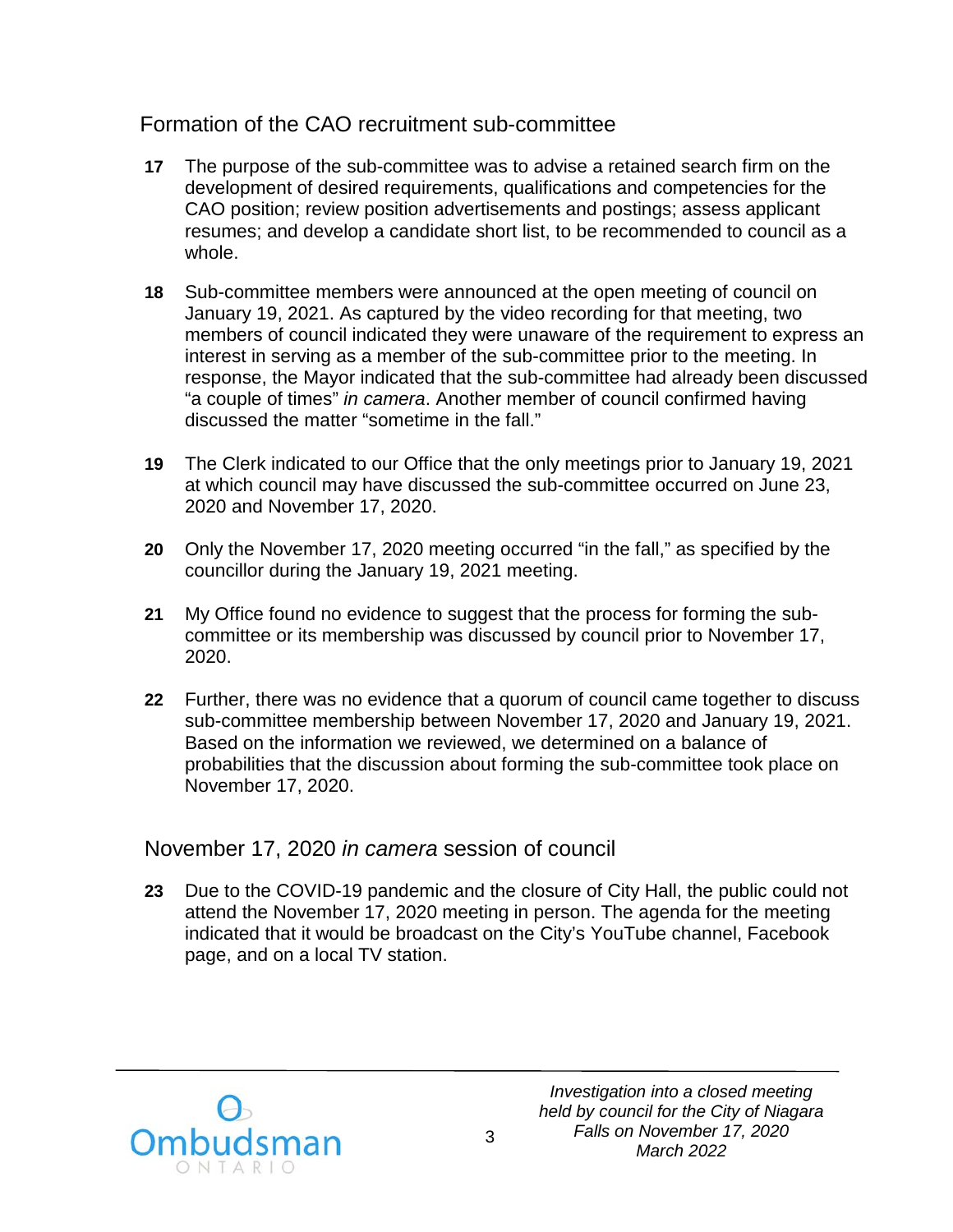**24** The agenda posted online also included a link to a proposed resolution, not yet passed by council. The resolution indicated that council would hold a closed meeting prior to its regularly scheduled meeting to discuss two topics: (i) a proposed or pending acquisition or disposition of land by the municipality and (ii) labour relations involving a bargaining update. The complaint received by our Office did not reference the first item.

The closed session minutes indicate that the meeting was called to order at 3:00 p.m. and a resolution was passed to proceed into closed session. There was no public access to this portion of the meeting and it was not broadcast in any fashion.

- **25** Once in closed session, staff provided council with a presentation regarding the CAO recruitment process.
- **26** Those we spoke with told us that during the closed meeting, council discussed the proposed mandate of the sub-committee, the number of members, past and proposed screening processes, and the anticipated number of interviews to be conducted. One member of council shared an anecdote relating to his experience with a recruitment process in another municipality. No decisions about the composition of the sub-committee were made at this meeting.
- **27** Council then passed a motion to rise from closed session at 4:17 p.m.
- **28** Interviewees told us that the Mayor instructed councillors to express to him in writing their interest in being on the sub-committee. However, this instruction was not captured on the audio recording of the meeting and we did not receive any evidence confirming the timing of the Mayor's statement.
- **29** As one councillor explained during his interview, "oftentimes discussion amongst councillors continues after the close of the meeting and things do not get captured on the recording."
- **30** We were told that council convened in chambers for the open portion of the meeting 20 to 30 minutes later, at which time a live broadcast commenced. Some members of council participated virtually from home for this portion of the meeting.

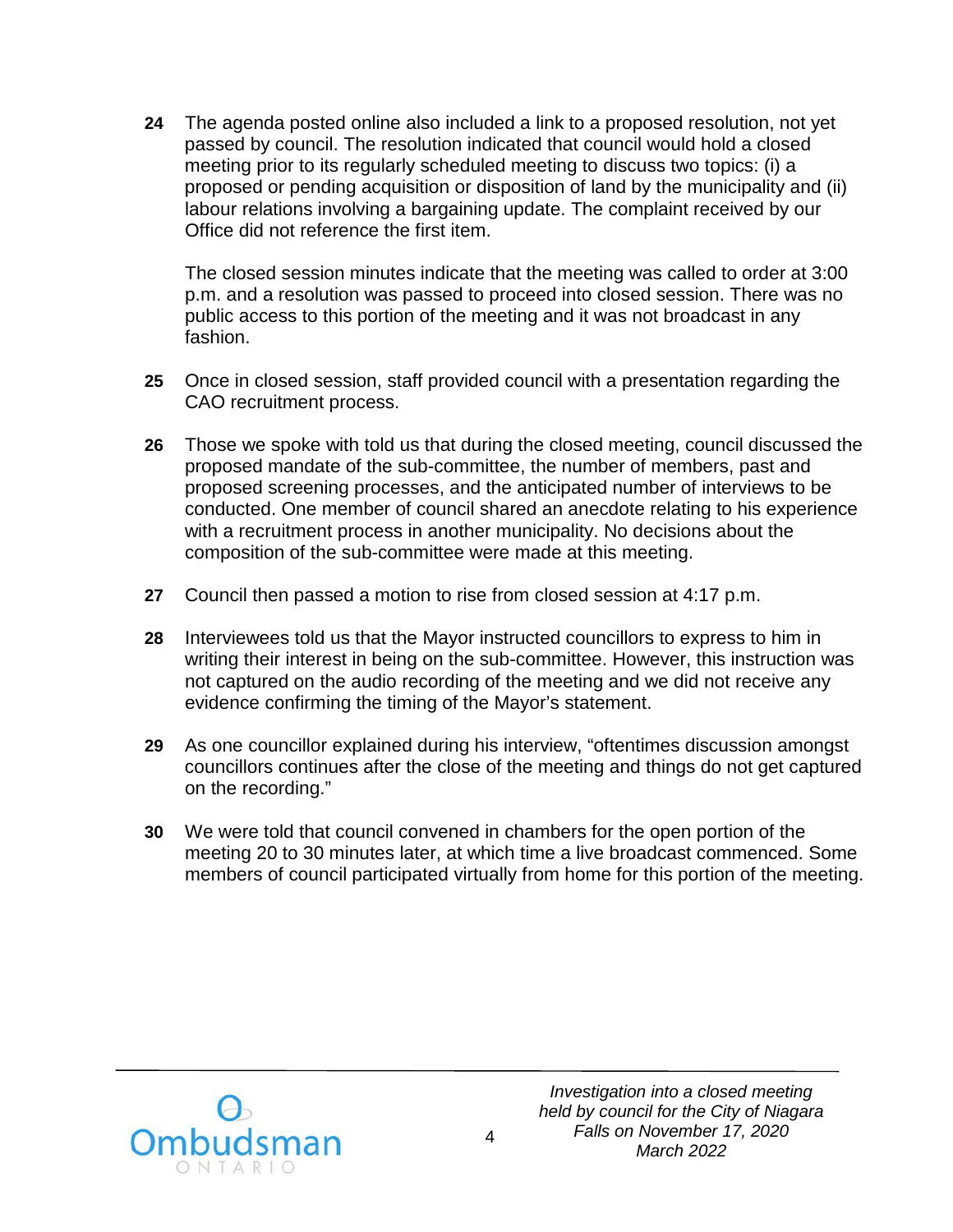# **Analysis**

Applicability of the exception for labour relations or employee negotiations

- **31** Under the Act, all meetings of council, local boards, and committees of council must be open to the public, unless they fall within a prescribed exception pursuant to the provisions of s. 239 of the Act. The City's procedure by-law reiterates this point.
- **32** On November 17, 2020, council relied upon s. 239(2)(d) of the Act to discuss the CAO recruitment process.
- **33** Under s. 239(2)(d) of the Act, a meeting or part of a meeting may be closed to the public if the subject matter being considered involves labour relations or employee negotiations.
- **34** The exception for labour relations refers to discussions about the collective relationship between an employer and its employees.[2](#page-5-0) The purpose of the exception is to protect discussions relating to the relationship between the two.<sup>[3](#page-5-1)</sup>
- **35** The phrase "labour relations" is interpreted expansively to include matters involving unionized or non-unionized staff, as well as remuneration outside of traditional employment arrangements.[4](#page-5-2) The exception allows for discussion of qualifications,<sup>[5](#page-5-3)</sup> terms of employment<sup>[6](#page-5-4)</sup> and compensation<sup>[7](#page-5-5)</sup> relating to specific employees. It also allows for discussion of changes to staffing, workload and roles of particular employees.<sup>[8](#page-5-6)</sup> Staff performance, conduct and discipline may come within the exception,<sup>[9](#page-5-7)</sup> as may discussions involving hiring or terminating an employee. [10](#page-5-8)

<span id="page-5-8"></span><span id="page-5-7"></span><span id="page-5-6"></span>

 $\overline{a}$ 

<span id="page-5-1"></span><span id="page-5-0"></span><sup>&</sup>lt;sup>2</sup> Whitestone (Municipality of) (Re), 2014 ONOMBUD 8, online: <https://canlii.ca/t/gtmj0>.<br><sup>3</sup> The Nation (Municipality of) (Re), 2019 ONOMBUD 4, online: <https://canlii.ca/t/j2b4c>.<br><sup>4</sup> Black River-Matheson (Township of)

<span id="page-5-3"></span><span id="page-5-2"></span>

<span id="page-5-5"></span><span id="page-5-4"></span><sup>&</sup>lt;https://canlii.ca/t/gtmhn>. 7 Ombudsman Ontario, *Letter to Ombudsman to the Township of Bonfield*, 2013, online: <https://www.ombudsman.on.ca/resources/reports-and-case-summaries/municipal-

meetings/2013/township-of-bonfield-en>. 8 *Welland (City of) (Re)*, 2014 ONOMBUD 7, online: <https://canlii.ca/t/gtmhx>; *Burk's [Falls / Armour](https://www.ombudsman.on.ca/resources/reports-and-case-summaries/municipal-meetings/2015/village-of-burk-s-falls-armour-township) (Village of / Township)*, 2015 ONOMBUD 26, online: [<https://canlii.ca/t/gtp6w>.](https://www.ombudsman.on.ca/resources/reports-and-case-summaries/municipal-meetings/2015/village-of-burk-s-falls-armour-township)

<sup>&</sup>lt;sup>9</sup> South Huron (Municipality of) (Re), 2015 ONOMBUD 6, online: <https://canlii.ca/t/gtp80>.<br><sup>10</sup> Amherstburg (Town of), 2015 ONOMBUD 33, online: <https://canlii.ca/t/gtp7d>.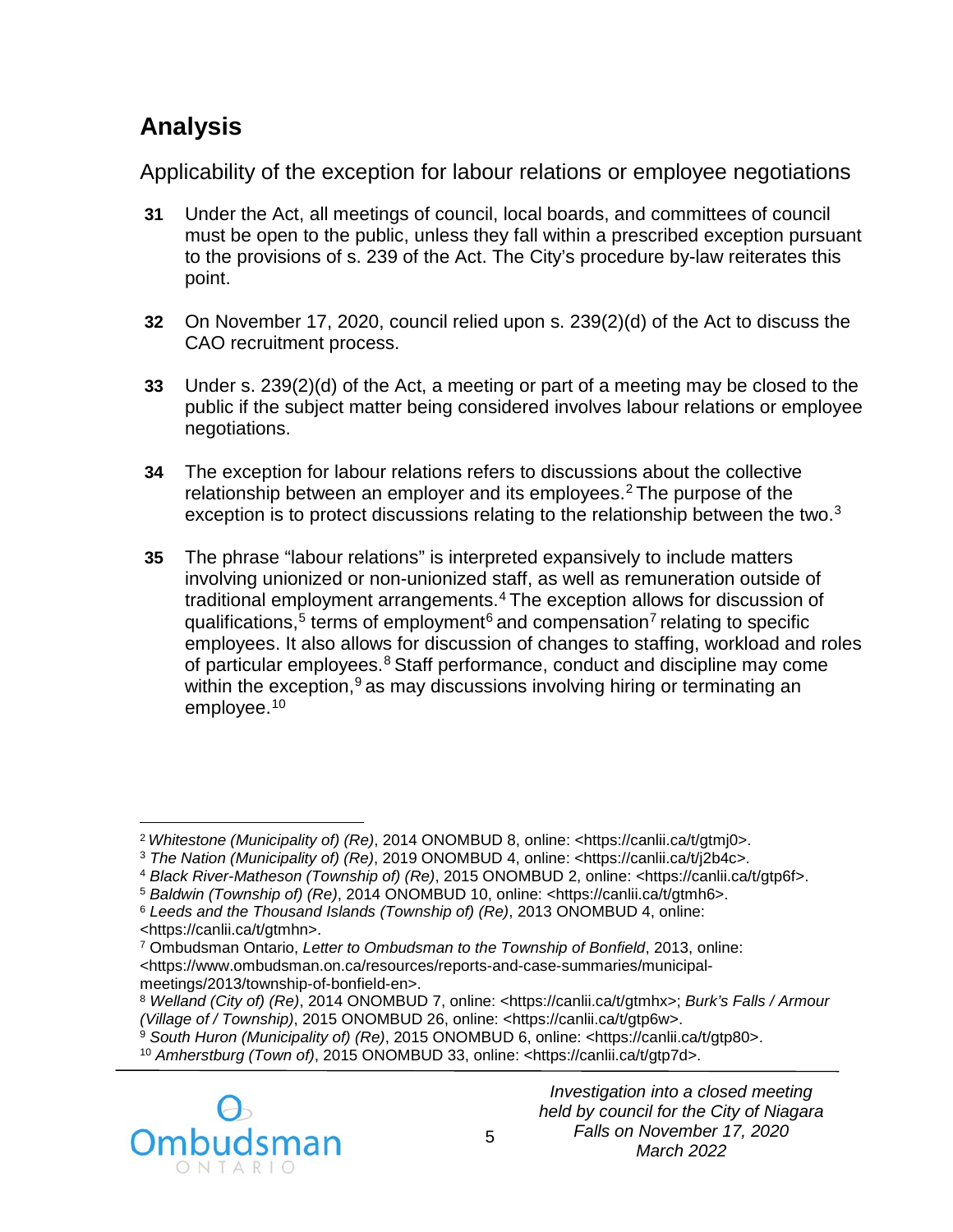- **36** As explained in our 2014 report for the Town of Amherstburg, in cases where council's discussion does not focus on a specific individual, but instead moves into discussion about a recruitment process generally, it will not fit within the exception for labour relations.<sup>[11](#page-6-0)</sup> In that case, council discussed the process it would follow in order to recruit and hire a CAO.
- **37** The City of Niagara Falls council discussion on November 17, 2020 focused on the nature and role of a proposed staff position and overall recruitment process. No employees were discussed. Accordingly, the closed meeting discussion did not fit within the exception for labour relations.
- **38** The closed meeting discussion did not fit within any of the other exceptions contained in the Act and should have occurred in open session.

Resolution to proceed *in camera* on November 17, 2020 provided an inaccurate description of matters to be discussed

- **39** Before moving into a closed session, a municipality, local board, or committee must state by resolution in open session that a closed meeting will be held and describe the general nature of the matter to be considered at the closed meeting.<sup>[12](#page-6-1)</sup> Section 9.5 of the City's procedure by-law reiterates this point.
- **40** The description of the issue to be discussed in closed session should be provided in a way that maximizes the information available to the public while not undermining the reason for its exclusion.<sup>[13](#page-6-2)</sup>
- **41** Council's resolution to proceed into closed session on November 17, 2020 indicated that council would meet *in camera* prior to the scheduled meeting to consider "matters dealing with labour relations involving a bargaining update."
- **42** Whereas the resolution referred to a "bargaining update," in reality, council discussed the formation of the sub-committee. Council's description did not reflect the nature of the subject discussed *in camera*, as required by the open meeting rules.

<span id="page-6-2"></span><span id="page-6-1"></span><span id="page-6-0"></span><sup>13</sup> *Farber v. Kingston (City)*, 2007 ONCA 173.



<sup>11</sup> *Amherstburg (Town of) (Re)*, 2014 ONOMBUD 12, online: <https://canlii.ca/t/gtmhb>. 12 *Municipal Act*, s. 239(4).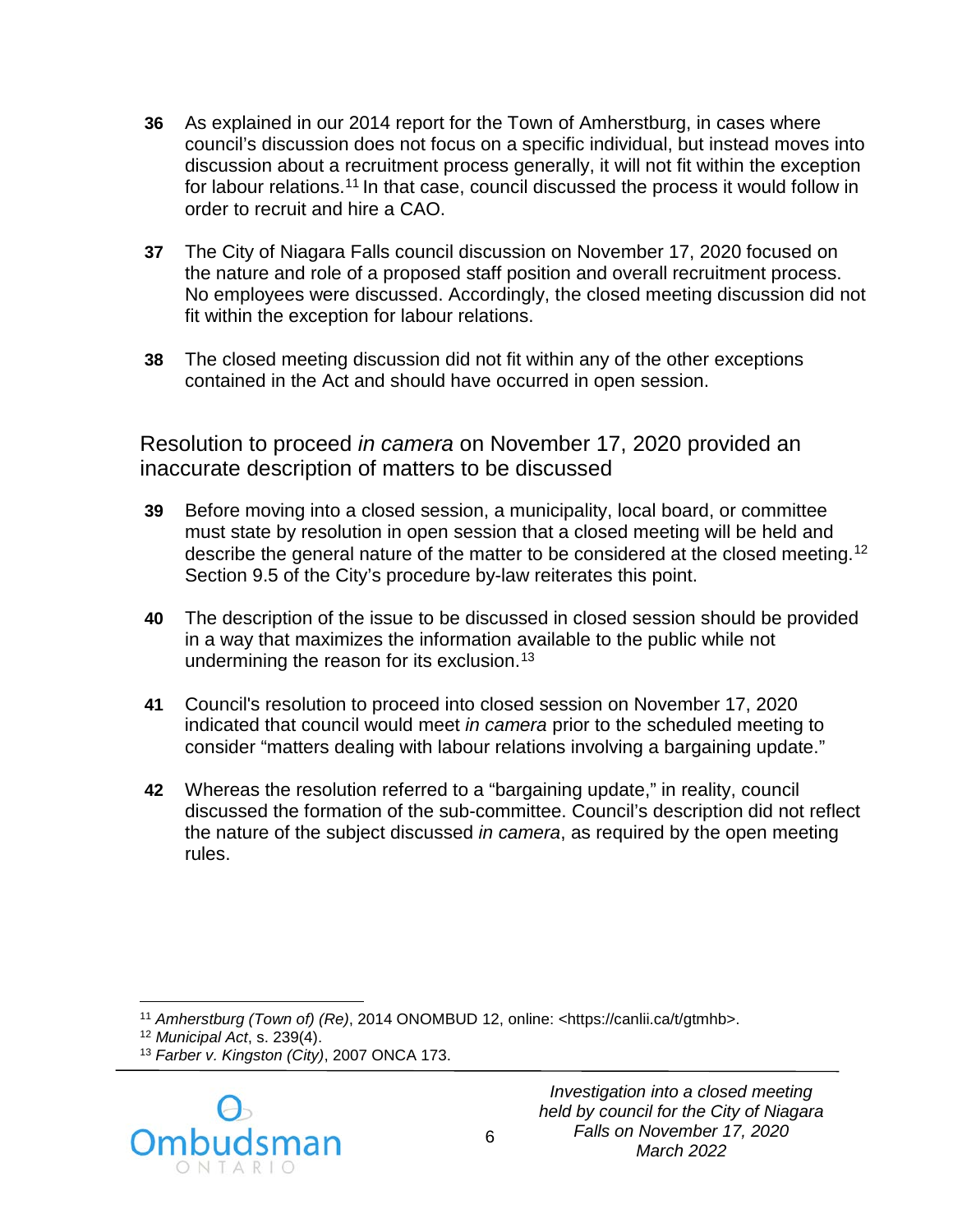Passage of the resolution to proceed *in camera* was not observable by the public

- **43** During the course of our review, we noted that although the proposed resolution to go *in camera* was published in advance of the November 17, 2020 meeting, the public was not able to observe the portion of the meeting when council passed the resolution. The public was not able to access the in-person meeting room, and this part of the meeting was not broadcast in any fashion.
- **44** Pursuant to section 239(4) of the Act, members of the public are entitled to observe council pass a resolution that states the general nature of the topics to be discussed *in camera* prior to holding a closed session.
- **45** The Ombudsman issued a report that addressed this issue to the City of Niagara Falls in July 2021.[14](#page-7-0) The City has since confirmed that it has taken steps to rectify the issue. I commend the City for its responsiveness.

# **Opinion**

- **46** Our investigation confirmed that council for the City of Niagara Falls contravened the *Municipal Act, 2001* on November 17, 2020, as the closed session discussion about a CAO recruitment process did not fit within any exception to the open meeting rules.
- **47** Council for the City of Niagara Falls failed to describe the subject to be discussed in closed session in its resolution to proceed *in camera* on November 17, 2020.
- **48** Council for the City of Niagara Falls further contravened the Act when it passed a resolution to go *in camera* during a portion of the meeting that was effectively closed to the public, as the public was unable to attend in person or observe a live broadcast. As noted above, the City has since amended its practices to address this issue.
- **49** As a best practice, council for the City of Niagara Falls should take care to ensure that discussions relating to council business occur during formal meetings so that they are reflected in the minutes and audio recordings.

<span id="page-7-0"></span> $\overline{a}$ <sup>14</sup> *Niagara Falls (City of) (Re)*, 2021 ONOMBUD 13, online: [<https://canlii.ca/t/jgvlg>](https://canlii.ca/t/jgvlg).

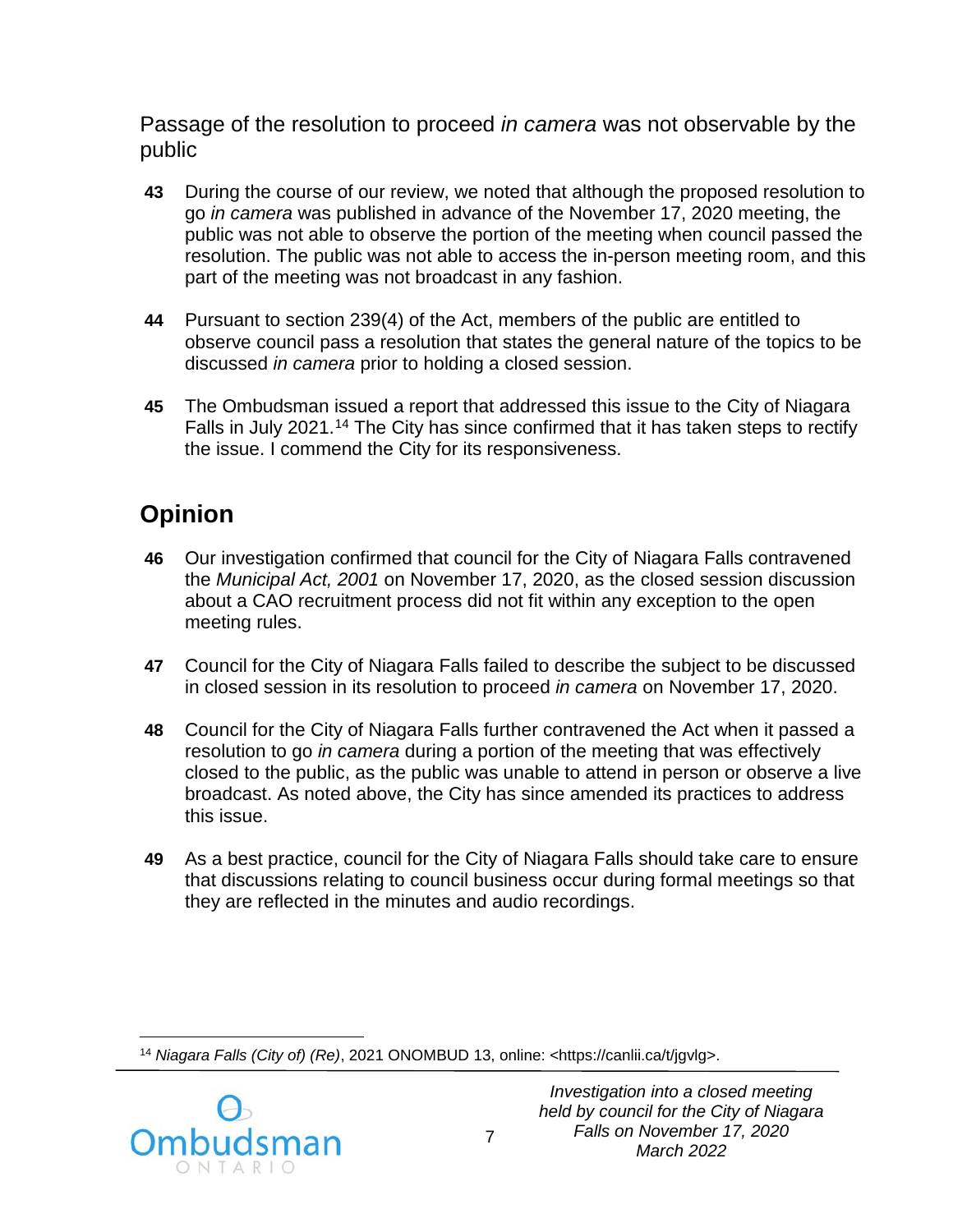### **Recommendations**

**50** I make the following recommendations to assist the City of Niagara Falls in fulfilling its obligations under the Act and enhancing the transparency of its meetings:

#### **Recommendation 1**

**All members of council for the City of Niagara Falls should be vigilant in adhering to their individual and collective obligation to ensure that the council complies with its responsibilities under the** *Municipal Act, 2001* **and procedure by-law***.* 

#### **Recommendation 2**

**Council for the City of Niagara Falls should ensure that only matters which fall within one of the exceptions under s. 239(2) of the** *Municipal Act, 2001* **are discussed while in closed session.** 

#### **Recommendation 3**

**Council for the City of Niagara Falls should ensure that the description of the issue(s) to be discussed in closed session be provided in an accurate manner that maximizes the information available to the public while not undermining the reason for its exclusion.**

#### **Recommendation 4**

**Council for the City of Niagara Falls should ensure that its resolutions to proceed** *in camera* **are passed during open session, recorded in the meeting minutes, and captured by the live broadcast.** 

## **Report**

- **51** Council for the City of Niagara Falls was provided with the opportunity to review a preliminary version of this report and provide comments. Given the ongoing COVID-19 pandemic, some adjustments were made to the normal preliminary review process to reflect the City's remote meeting practices. We thank council and staff for their co-operation and flexibility. All comments received were considered in the preparation of this final report.
- **52** In response to a preliminary version of this report, the City submitted that it needed to discuss its plans for CAO recruitment *in camera*, as the information was sensitive and could have compromised its competitive position with respect to other municipalities. Although there may have been a desire to maintain confidentiality in order to protect various interests of the City, I must